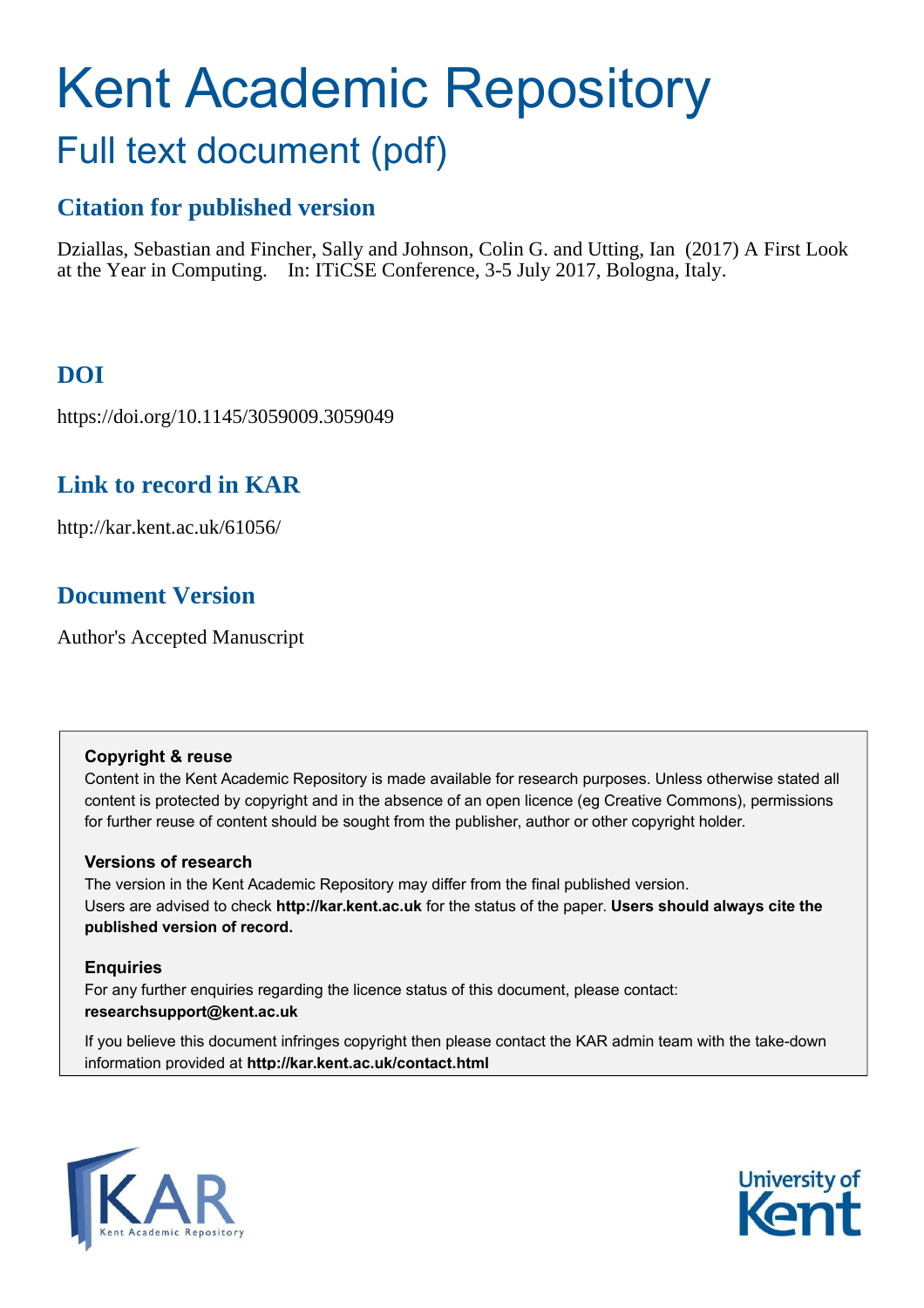# **A First Look at the Year in Computing**

Sebastian Dziallas School of Computing University of Kent Canterbury, CT2 7NF, England +44 1227 827684 sd485@kent.ac.uk

Colin G. Johnson School of Computing University of Kent Canterbury, CT2 7NF, England +44 1227 762811 c.g.johnson@kent.ac.uk

# **ABSTRACT**

In this paper, we discuss students' expectations and experiences in the first term of the *Year in Computing*, a new programme for non-computing majors at the University of Kent, a public research university in the UK. We focus on the effect of students' home discipline on their experiences in the programme and situate this work within the context of wider efforts to make the study of computing accessible to a broader range of students.

## **CCS Concepts**

#### • **Social and professional topics~Computer science education**

## **Keywords**

non-majors; curriculum; qualitative research; student experience

# **1. INTRODUCTION**

In recent years, a push to broaden the base of students studying computing has taken place. These efforts are not merely limited to undergraduate students. Jeannette Wing argued in 2006 that "computational thinking" is a skill everyone should possess [21]. Furthermore, in 2016, President Barack Obama announced the *Computer Science for All* initiative in the United States with the goal of providing opportunities for all students from kindergarten through secondary education to learn computer science [5].

Computing has also moved to embrace a more inclusive view of what is part of the discipline, particularly in relation to other fields. The authors of the 2013 ACM/IEEE curriculum report called this the "big tent view" of computing. They wrote:

> *As CS expands to include more cross-disciplinary work and new programs of the form "Computational Biology," "Computational*

Permission to make digital or hard copies of all or part of this work for personal or classroom use is granted without fee provided that copies are not made or distributed for profit or commercial advantage and that copies bear this notice and the full citation on the first page. Copyrights for components of this work owned by others than the author(s) must be honored. Abstracting with credit is permitted. To copy otherwise, or republish, to post on servers or to redistribute to lists, requires prior specific permission and/or a fee. Request permissions from Permissions@acm.org

*ITiCSE '17,* July 03-05, 2017, Bologna, Italy

Copyright is held by the owner/author(s). Publication rights licensed to ACM.

ACM 978-1-4503-4704-4/17/07…\$15.00

DOI: http://dx.doi.org/10.1145/3059009.3059049

Sally Fincher School of Computing University of Kent Canterbury, CT2 7NF, England +44 1227 824061 s.a.fincher@kent.ac.uk

Ian Utting School of Computing University of Kent Canterbury, CT2 7NF, England +44 1227 823811 i.a.utting@kent.ac.uk

*Engineering," and "Computational X" are developed, it is important to embrace an outwardlooking view that sees CS as a discipline actively seeking to work with and integrate into other disciplines. [12]* 

Programmes for non-majors in computing can be roughly separated into three categories: those looking to broaden the student base in computing; to provide or increase the skills of students in their home discipline ("upskilling"); and to convert students into computing graduates.

An example for broadening the student base is the course for non-STEM students on media computation that Guzdial and Forte describe in their work. As part of their process of creating the course, they decided to maintain similar curricular goals as other introductory courses, while changing its context to motivate students [9, 10]. In the resulting course, students create and manipulate media, but still learn to program.

Other efforts are more concerned with providing students with a set of specific set of computing skills they can use in conjunction with their own subject area. For instance, *software carpentry* is a formal programme that stands outside of traditional institutional boundaries and brings together students from STEM backgrounds. It is designed to specifically address "small-scale and immediately practical issues" in software development using tools and techniques, such as version control and debugging [20]. Another example in this area is the work of DeJongh and LeBlanc, who intended to bring computer science concepts and tools to bioinformatics students [3].

At the university level, course offerings for non-majors have increasingly attracted interest, including from mainstream news organisations [18]. There is a wide range of courses: some are intended to introduce students to wide range of different concepts and applications (such as problem solving [13], algorithms and computational thinking [6], internet applications and web programming [8, 14]), others form the basis of a sequence of courses (and have adopted the have adopted the CS0 terminology [1, 11, 17]). At liberal arts institutions, mainly in the US, students may elect to complete a minor degree in computer science in addition to their major degree [4]. And in the UK, students can enrol in joint honours programmes that allow them to study two subjects during their time at university.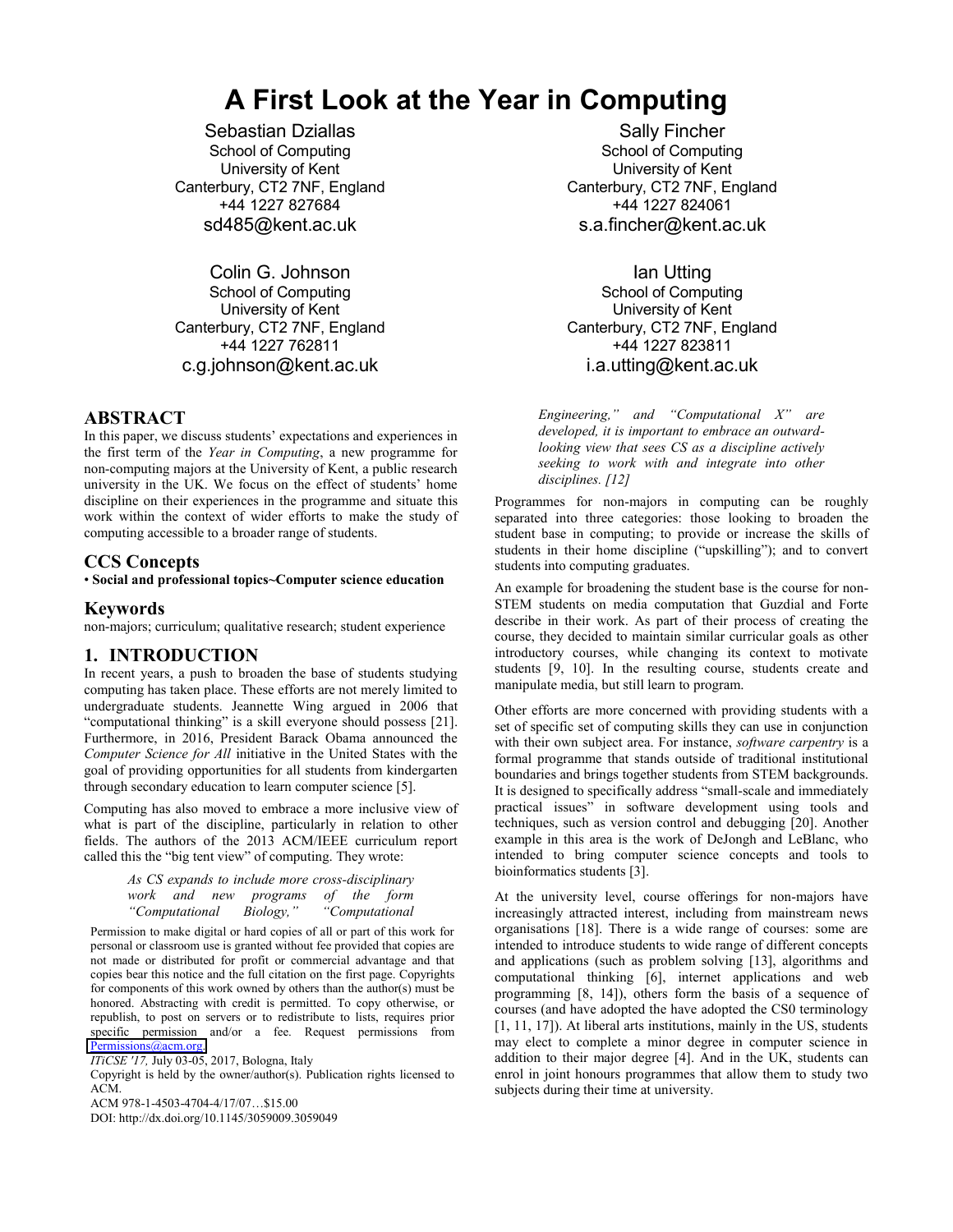Finally, in terms of "converting" students who have already completed a degree in another subject, universities in the UK offer conversion MSc programmes which are open to all students with good results in their first degree.

In this paper, we examine the newly launched *Year in Computing*  at the School of Computing at the University of Kent. The Year in Computing is currently in its first year and provides an opportunity for students from other disciplines to study computing. The programme is similar to MSc conversion programmes; however, those are taught at a postgraduate level and are intended to cover a large fraction of the core of Computer Science, whilst the Year in Computing is an undergraduate programme with a distinctive curriculum and a focus on web technologies. It is also an effort to both broaden the student base in computing at the University and to help students develop computing skills they can use in their home discipline or more generally in their future careers.

# **2. CONTEXT OF THE YEAR IN COMPUTING**

Undergraduate degrees in the United Kingdom generally take three years to complete, although there are opportunities for an additional *Year in Industry* or a *Year Abroad*. Students declare their intended major upon application to university. Some students choose to enrol in so-called joint honours programmes that allow them to study two subjects (that do not necessarily have to be closely related) over the normal duration of an undergraduate degree. In a joint honours programme, each department is responsible for delivering their own respective courses, so students generally take existing courses together with undergraduates who are in single degree programmes. As a result, joint honours programmes often do not facilitate cohort formation among students. They also lack a coherent curriculum structure, while requiring that students complete the course requirements for both subject areas in a limited time, and often suffer from hidden pre-requisites in the courses they do take.

In contrast, the Year in Computing is a free-standing, selfcontained additional year, offered to undergraduate students doing any degree in the University that does not contain computing. Students may take the Year in Computing in between the second and third year of their degree, or after year three. During the year, students work exclusively in the School of Computing. The programme operates as a stand-alone year of study in which students are taught as a single cohort; all students in the programme take the same courses at the same time as part of a coherent curriculum, instead of individual courses with other undergraduates. This allows for cohort identity formation and obviates issues of timetabling and pre-requisites that otherwise plague joint honours programmes.

The Year in Computing as a whole is "pass / fail". Successful students ultimately graduate with their degree title augmented with the designation "with a Year in Computing". If a student fails their Year in Computing, they return to their home discipline and graduate without the additional designation. So whilst the grades they receive in the courses appear on their transcript, they do not affect the classification of their degree which remains wholly dependent on their performance in their home discipline. Degree classification is a significant (although rather crude) measure of overall student achievement in the UK, used as a gateway to further study and employment, which does not reflect potentially wide disparities between performance when students are studying more than one subject, as in a traditional joint honours programme.

# **3. CURRICULAR CONTENT**

The Year in Computing is aimed both at students who want to "convert" into computing for vocational reasons, and for students who want to integrate computing with their home degree studies. The latter could include students who plan to integrate computing into a scientific discipline (e.g. in bioinformatics), to use data science skills in a social science area (e.g. in analysis of data from social networks), or to use computing technologies as part of an artistic practice.

Students in the programme follow a curriculum specifically developed for this context. The courses were designed from the ground up (or, in the case of HCI and web technologies adapted versions of the modules that undergraduate students in computer science take). This allows us to focus on the aspects most relevant to the students in the programme.

Courses for non-majors traditionally focus either on a breadth of computing topics or depth in terms of programming [17]. Whilst the introductory courses in the BSc in Computer Science at the University of Kent rely on Java as a first programming language and include a large component of logic and discrete mathematics, we decided to focus instead on web technologies. This allows us to introduce a wide range of computing topics in the context of the web (providing breadth) while exposing students to an entire stack of software (addressing depth).

**Table 1. Courses in the Year in Computing** 

| <b>Autumn Term</b>           | <b>Spring Term</b>                    |
|------------------------------|---------------------------------------|
| <b>An Introduction to</b>    | <b>Solving Problems with Data:</b>    |
| <b>Computer Systems:</b>     | Collecting, analysing and             |
| From the desktop to the      | portraying data from specific         |
| global Internet. (7.5 ECTS   | domains, businesses, and the          |
| credits)                     | world. (7.5 credits)                  |
| <b>Human Computer</b>        | <b>Web Development:</b>               |
| <b>Interaction and User</b>  | Building and managing large           |
| <b>Experience:</b>           | scale, dynamic, web                   |
| Designing information and    | applications. (7.5 credits)           |
| applications for their users |                                       |
| and their purpose (7.5)      |                                       |
| credits)                     |                                       |
| An Introduction to           | <b>Year in Computing Project (15)</b> |
| <b>Programming and Web</b>   | credits):                             |
| Technologies (15 credits):   | Putting learning into practice in a   |
| Presenting                   | larger piece of work, perhaps         |
| information (HTML            | related to a domain in the home       |
| and CSS)                     | discipline.                           |
| A general                    |                                       |
| introduction to              |                                       |
| programming,                 |                                       |
| through coding in            |                                       |
| Javascript                   |                                       |
| Storing information          |                                       |
| (databases and SQL).         |                                       |
| Dynamically                  |                                       |
| generating content for       |                                       |
| web pages from               |                                       |
| stored data (PHP).           |                                       |

The curriculum for the Year in Computing (Table 1) then covers "back-end" topics such as understanding computer operating systems and networks, learning programming (through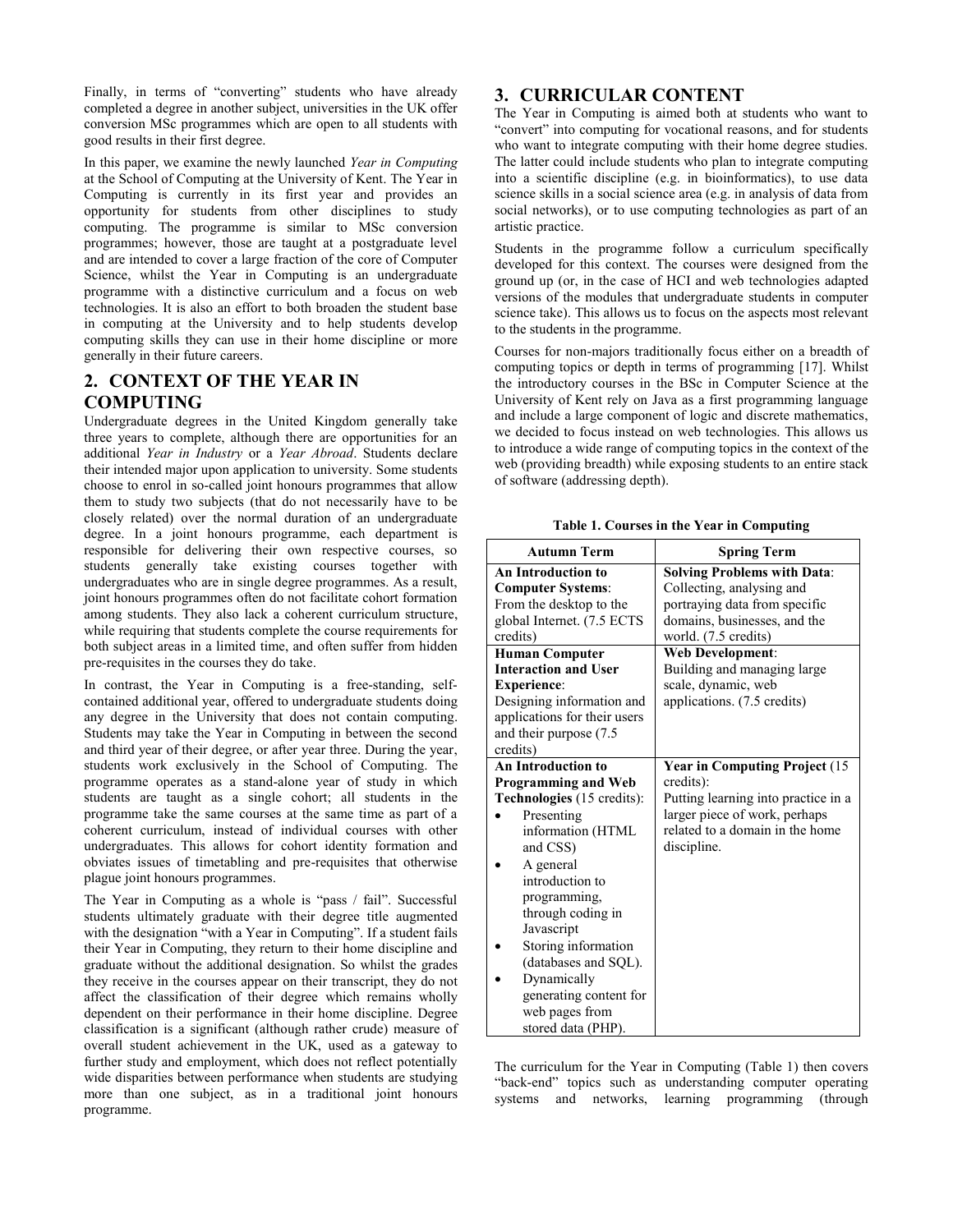JavaScript), storing and manipulating data, and integrating with a Web server. At the "front-end" it includes producing web pages using HTML, CSS and JavaScript that work well, look good and are easy to interact with.

We also wanted to include explicit opportunities for students to work in the context of their home discipline. Both the Solving Problems with Data course and (particularly) the Project component encourage students to use data and address problems from their own disciplines.

Performance in the programme is assessed by means of practical coursework and a small number of written examinations.

By the end of the programme, regardless of whether they intend to continue to work in computing or plan to return to their home discipline, we expect students to be able to:

- Understand the role of technology and how it is used in the contemporary world.
- Have a good foundational knowledge of coding that is focused on the ideas of programming, not just learning a specific language.
- Build dynamic, modern web-based systems.
- Understand how data can be used to tackle complex problems.
- Have a practical grasp of methods for presenting data and designing interactions with computer-based systems.

# **4. CHARACTERISTICS OF THE STUDENT BODY**

The University of Kent is a medium-size university with approximately 15,000 undergraduate students. Within this student body, only those students in their second or third year who are not pursuing a degree in Computing are eligible to apply to the Year in Computing. There are currently 34 students enrolled in the programme.

One pre-requisite for admission to the Year in Computing is success as a student at the University to date, not any given subject knowledge about computing. (The Year in Computing is not for students who are unsatisfied with their performance in their home discipline and looking to switch into computing.) A side-effect of only recruiting students from the same university is that they are already familiar with the campus, the institutional processes and (to an extent) University systems, thus significantly reducing their initial familiarisation difficulties compared to incoming undergraduate students. This familiarity can also be a "false friend" however, highlighted in the differences in expectations (of how and where to study) between the Year in Computing and students' home subjects.

The application process for the programme is also deliberately light-weight: Students submit a formless application statement expressing why they are interested in the Year in Computing and take part in an interview designed to assess their enthusiasm about engaging with computing. The student body resulting from this process consists of students from a great variety of different backgrounds.

As well as disparity of academic background, they also have a wide variety of previous experience of computers and coding, either as part of their prior academic experience in secondary or tertiary education, or as "hobbyists". Although this was captured in the application process, and students who had (effectively) already covered the syllabus were excluded, judgements at the lower end of the experience range have been less robust.

Undergraduate students in Computing at most institutions are traditionally relatively homogenous: they are predominantly male and technology-focussed. For example, only 15% of the students in the BSc in Computer Science at the University of Kent are women. In contrast, 40% of the students in the Year in Computing are women. Furthermore, 47% of the 34 students in the programme are completing non-STEM degrees at the University.<sup>1</sup>

Studying this first Year in Computing will enrich our understanding and inform our approach to making computing attractive as a destination subject for students from a wider range of backgrounds and with a wider range of personal characteristics than those who typically choose this subject area.

## **5. THIS WORK**

In this paper, we provide a 'first look' at the first term of the programme. We specifically focus on the role of students' home discipline, as well as their experiences in the programme to date.

We reviewed both students' application statements and their responses to an end-of-term survey conducted after the first semester in the course. (This was not the generic module evaluation form used for all courses, although some students took the opportunity to use it to provide feedback.) The survey asked students about their expectations for the course, their previous learning experiences at University, the amount of time they spent on the different modules, their own personal and professional goals, their assessment of the skills they developed, and the effect the Year in Computing on them to date. Out of 34 students in the programme, 12 responded to the end-of-term survey (35%).

## **6. THEMES**

 $\overline{a}$ 

# **6.1 Why Students Chose to Apply**

Students expressed different motivations in their application statements. Some of them were looking to enhance their employability within the context of their home discipline, particularly in STEM fields, such as chemistry and physics.

> *"Throughout my course, we have been taught that the ability to collect and analyse data is a central skill for forensic scientists and I believe that adding this additional qualification will be very useful for my future job prospects in this field*."

> *"I became interested in computing after my first year module in 'computing skills' where I learnt some basics in coding. This interest propelled me to my project in computational chemistry. [It] has made me want to learn more about computing … that would give me an edge when applying for jobs around chemistry and computational chemistry.*"

> *"This is something I've done as an amateur for quite a while and having some proper grounding would allow me to do computing on a more professional basis. It would also give me skills that would apply to almost any area of physics work*."

But the home discipline did not play a decisive role for all students. One anthropology student was interested in the subject

<sup>&</sup>lt;sup>1</sup> We are not providing a full list of disciplines as students might otherwise be identifiable due to the small number of participants.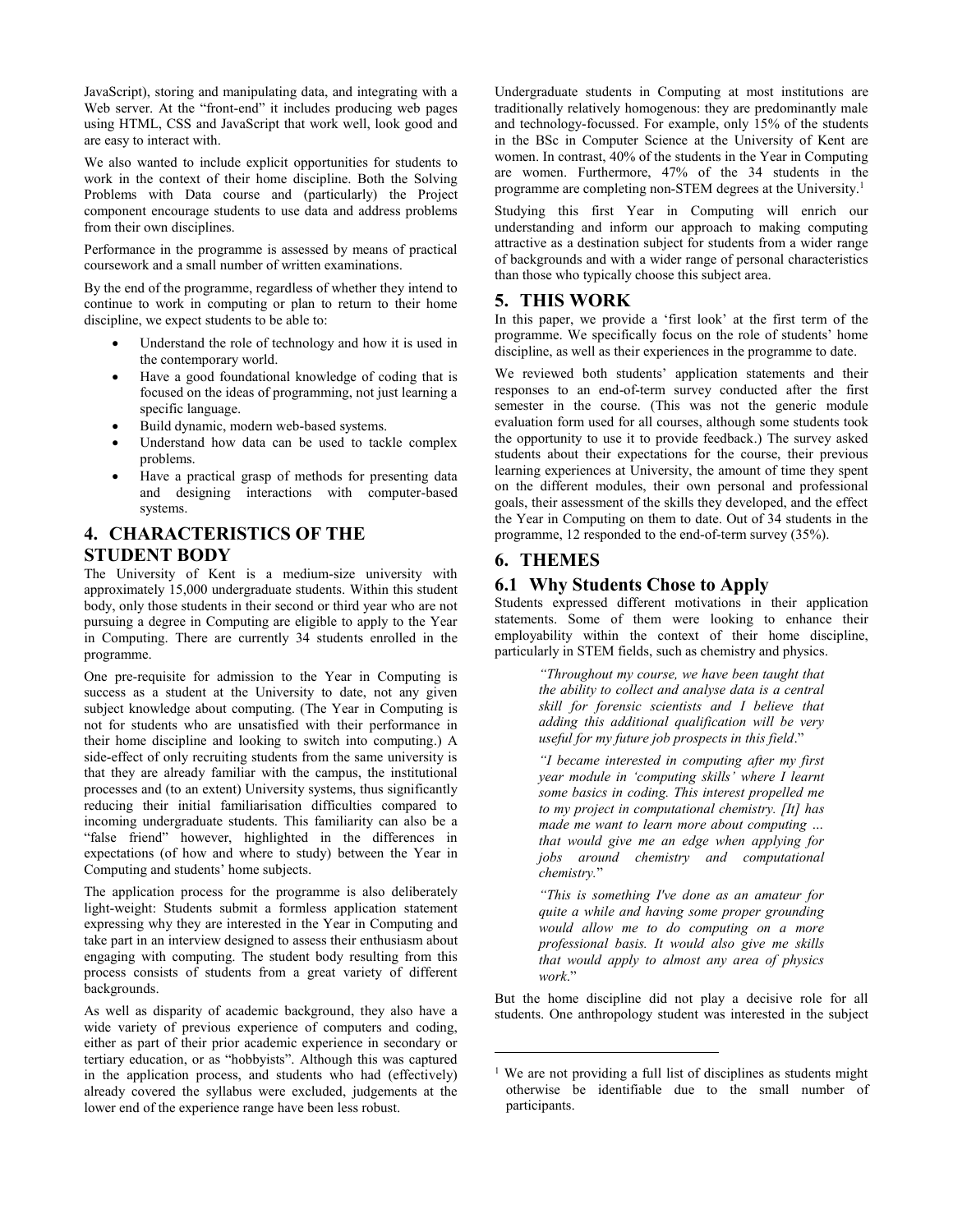matter and felt that facility with technical systems was important regardless of discipline.

> *"I am self-taught, and being formally taught computing would allow me to polish my skills and develop new ones. Although computing is less applicable to my degree than others, I think that technical knowledge and web-related development is important regardless of academic background*."

And for one student, who was unable to find a joint honours programme that offered their subjects of interest, the Year in Computing provided them a chance they never had:

> *"Unfortunately, while applying for University, I had to choose only one subject and could not find any proper combinations with architecture and computing. However, with this new 'Year in Computing' being launched by the University, I feel that I have an exceptional opportunity to study a combination that I truly want.*"

Not all students who were offered spaces in the Year in Computing ended up enrolling. In fact, the reasons why students did not choose to do a Year in Computing matched common reasons why students do not take part in a placement year: they could not arrange accommodation in time or did not want to miss graduating with their cohort in their home discipline [7].

#### **6.2 Expectations & Reality**

When we surveyed students at the end of their first term, 8 out of 12 (67%) expressed that the course had met their expectations, particularly with regards to both breadth and depth of the curriculum.

> *"I expected a general overview of aspects of computing, which for the most part I got."*

> *"I did expect to learn programming skills and the course is what I expected it to be."*

However, some students indicated that certain aspects were different than they had expected. Their comments focussed particularly on the individual modules—Introduction to Computer Systems, HCI/UX, and Programing and Web Technologies (which students commonly referred to as "the programming module"). This was not entirely surprising to us, as the curriculum structures material into the three distinct courses which each have their own a set of teaching staff.

> *"I expected to get an introduction into the world of computing, starting with some basic programming and understanding of computer systems. I don't really understand Computer Systems, but I'm getting better at programming, which is great!"*

> "*It's what I expected, apart from [the HCI module]. I was expecting some kind of design element to the course but it [the HCI module] went beyond what I had expected."*

> *"[The programming module] definitely makes it very clear when you've made progress and really makes you feel like you are learning and understanding and that the work you're putting in is actually producing something which is very motivating and encouraging especially in comparison to [the Computer Systems module]*

*which can feel like swimming in quicksand at times."*

Of course, not all of the students' learning experiences were positive and for some students the course has been harder than expected.

> *"I believe some of the tasks have been too tricky for a beginner."*

> *"I expected the course to be for someone who is a complete novice […]."*

It is not immediately clear whether this student was expecting a course on computer literacy or computational thinking, rather than one with significant programming elements. Some of the students who expressed difficulty with the course included a different kind of reflection.

> *"It's made me feel intimidated to go into computing-based jobs, and question my ability to handle next term."*

> *"I was quite disheartened by finding JavaScript a particularly difficult topic to study - it made me feel like maybe going into bioinformatics wouldn't be the best idea […]."*

We take both these expressions – of the current challenge of the course and of an imagined future with regard to computing – as expressions of self-efficacy. According to Bandura, self-efficacy is defined as the belief in one's ability to accomplish a task [2]. These comments then appear to reflect the students' own perceived ability to succeed in the Year in Computing as a result of their experiences in the first term. Wiedenbeck analysed factors affecting non-majors' experiences when learning to program and found that self-efficacy, as well as knowledge organisation, played a central role in their experiences [19]. Lishinski et al. showed for students in a CS1 course that students' motivation affects their self-efficacy, which affects their performance in the course, which in turn affects their self-efficacy in a virtuous (or vicious) cycle [15].

For our students there are two, related, aspects to increased selfefficacy. One is mastery of the taught material, being able to complete the assessments, write required programs and design interfaces. In this they work by themselves and with others in the cohort, invoking three of Bandura's elements of self-efficacy individual achievement, observation of achievement of peers and verbal encouragement of others. However, there is a second element, more fleeting in this data, which is one of general familiarity with computational environments and systems—not something that is explicitly included in the course. Thus we read hints that the less "literacy" experience a Year in Computing student has, the lower their belief in their own self-efficacy which becomes a barrier for their further learning. "I expected [it] to be for a complete novice" suggests the lack of an entirely separate set of skills.

This presents an opportunity for future work for us and we intend to follow up with these students in the future to explore their expectations and experiences further. Additionally, it has prompted us to add a more explicit exploration of an applicant's familiarity with technology at interview.

### **6.3 Contrast to previous experience**

Because we are ultimately interested in how metacognitive skills of "being a good student" transfer between disciplines, students were also asked to identify contrasts to their previous learning experiences in their home discipline at University. One of the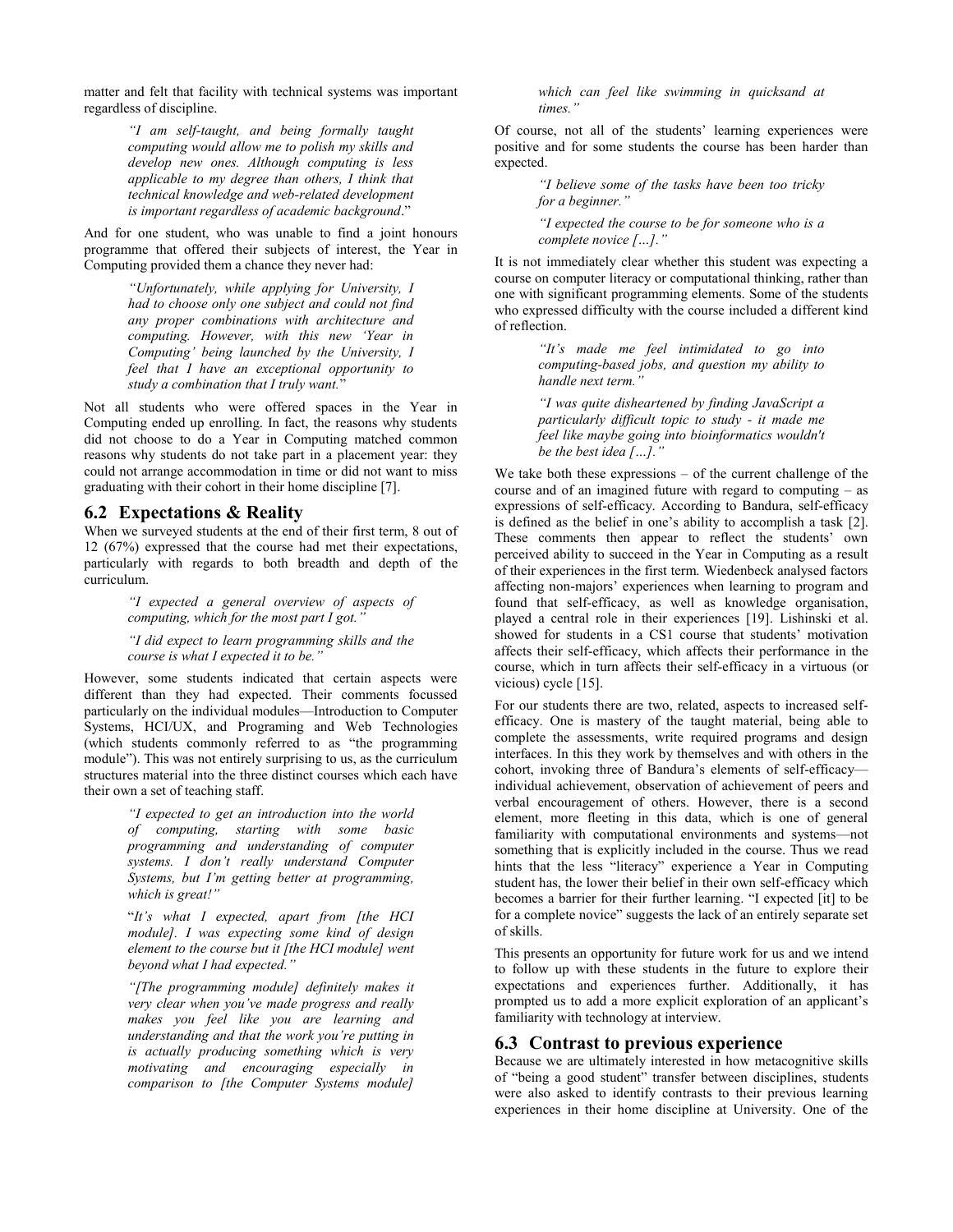students who found the course harder than expected was surprised to find that they were falling behind despite attending all of the scheduled class sessions.

> *"I did feel lost by the wayside for most of the term and easily left behind in terms of understanding the course content even when I was attending my lectures/classes."*

Thus suggesting that "attending all lectures/classes" was sufficient to this student's previous academic success, perhaps generally sufficient to academic success in their home discipline.

Conversely, one student arrived at the first Lab session for the programming course having already completed all the exercises, and being prepared to discuss their thinking (as, presumably, in seminars in their home discipline), but was surprised to find that they were expected to do it all (again) in the Lab.

Students were also surprised by the accessibility of staff in the programme.

> *"The coding [in the programming module] is exactly what I expected and I have really enjoyed that section the most. There are more complicated Computer Systems than I thought there would be, but there is far more support than I could have dreamt of."*

> *"The support offered far supersedes expectations and the approachability of the staff is fantastic."*

When we asked students what kind of advice they would offer to incoming students, they focussed on *practicing* both ahead of and during the term, rather than asking for help, in their responses: half of the students who responded to the survey said that they would tell their fellow students to "keep practicing". This advice was often focussed on the programming language used in the course, JavaScript:

> *"Mess around with JavaScript beforehand, really try and get to grips with it, ask for plenty of help when stuck."*

> "*Do a lot more outside work for programming than is given, i.e. on Codecademy / w3schools etc."*

Other differences in contrast to students' previous experiences at university concerned assessments, particularly in contrast how they are set in the humanities.

> *"In my previous degree, there were 4 big essays all due in the last two weeks of term. I really like the way there is smaller continuous assessments, though there are more exams than I thought there would be."*

> *"The spread of assignments is generally better than multiple essays due at the end of week 6 and end of week 12, and the variety is refreshing."*

> *"The assignments are much more involved and the coursework is more work-oriented rather than test-oriented."*

One student observed that the assessment criteria were also different:

> *"I would say the standard of assessment is different though however, in my home discipline of biochemistry, assessments given are expected to be as perfect as possible however for this course,*

*mainly for programming, the code can not work and still be marked reasonably high."*

#### **6.4 Goals & Changes**

We were also interested in the effect of the Year in Computing. We asked students about their personal and professional goals and whether their experiences this term had changed what they intended to do in the future. Two students indicated that they were uncertain about their future goals. For others, the *Year in Computing* seemed intended to augment any kind of work they might do in the future.

*"To be successful in any career I go into."*

*"[To] secure a job before graduating, not having to move home after graduation situation permitting."*

But it also served as a way for students to expand on their home discipline.

> *"I would like to eventually go on and study a bioinformatics masters and then either stay in academia looking at protein structure and function prediction programs […] or going into industry and using bioinformatics as a skill for investigating possible pharmaceutical drug targets."*

Again others had specific ideas about the work they planned to do after graduating, with a specific focus on computing.

> *"I want to focus on Web Development or Data Control as a profession within a technology focussed business."*

> *"Simulation, data handling, software development."*

> *"I hope to do the MSc conversion course and go into software development, data management or marketing."*

For these three students, the *Year in Computing* reinforced their confidence in choosing a career in a computing-related field.

> *"It has made me more certain that I want to go into computer based careers in the future and assured my passion for it that I was unsure of at the beginning."*

> *"I feel better equipped for creating applications and may go more down that route"*

> *"Rather than a specific focus on marketing my experiences have massively opened my eyes to other options and piqued my interest in computer science fields and showed how related marketing can be to design and other things we have done this term."*

For these students, achievement in course to date has increased their self-efficacy and confirmed their choice to study an additional year of Computing. The course also marked a significant change for other students, although not such a directly confirmatory one.

> *"I have chosen to go into teaching, which is a career I never thought of much before this course."*

> *"This course did make me consider becoming a web designer."*